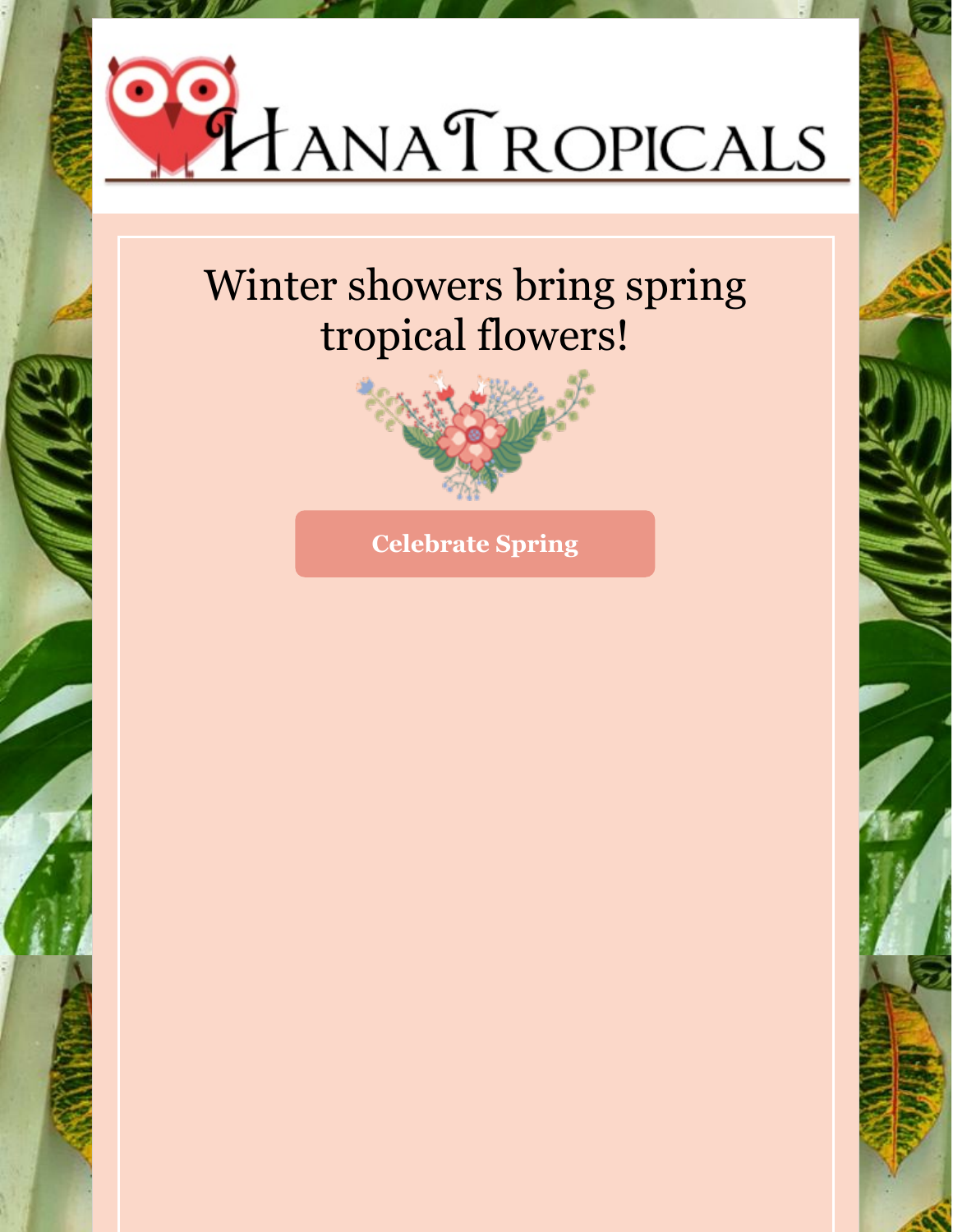

Our orchid nursery is a place we are very proud of. Hundreds of variety of orchid bloom year round in our sanctuary devoted to the health of our orchids. We nurture each and every orchid, knowing the differing type of care each one prefers. If you receive or send one of our orchids, read through our orchid care guide so that you make sure your orchid can *thrive*.

Of course differing climates may greatly affect the amount of water and care you should give to your orchid, so make sure to do your research based on your geographic location. When cared for properly, orchids will bloom multiple times over a span of several years. It's the perfect gift...the gift that keeps on giving, and we're proud to offer such a wide selection of this gorgeous plant.

#### **Learn more about [orchid](http://hanatropicals.com/orchid-care/) care**

### **Always so thankful for our team**

Our team works so hard every single day and we are forever thankful. We currently have a group of passionate, ambitious, and respectful workers that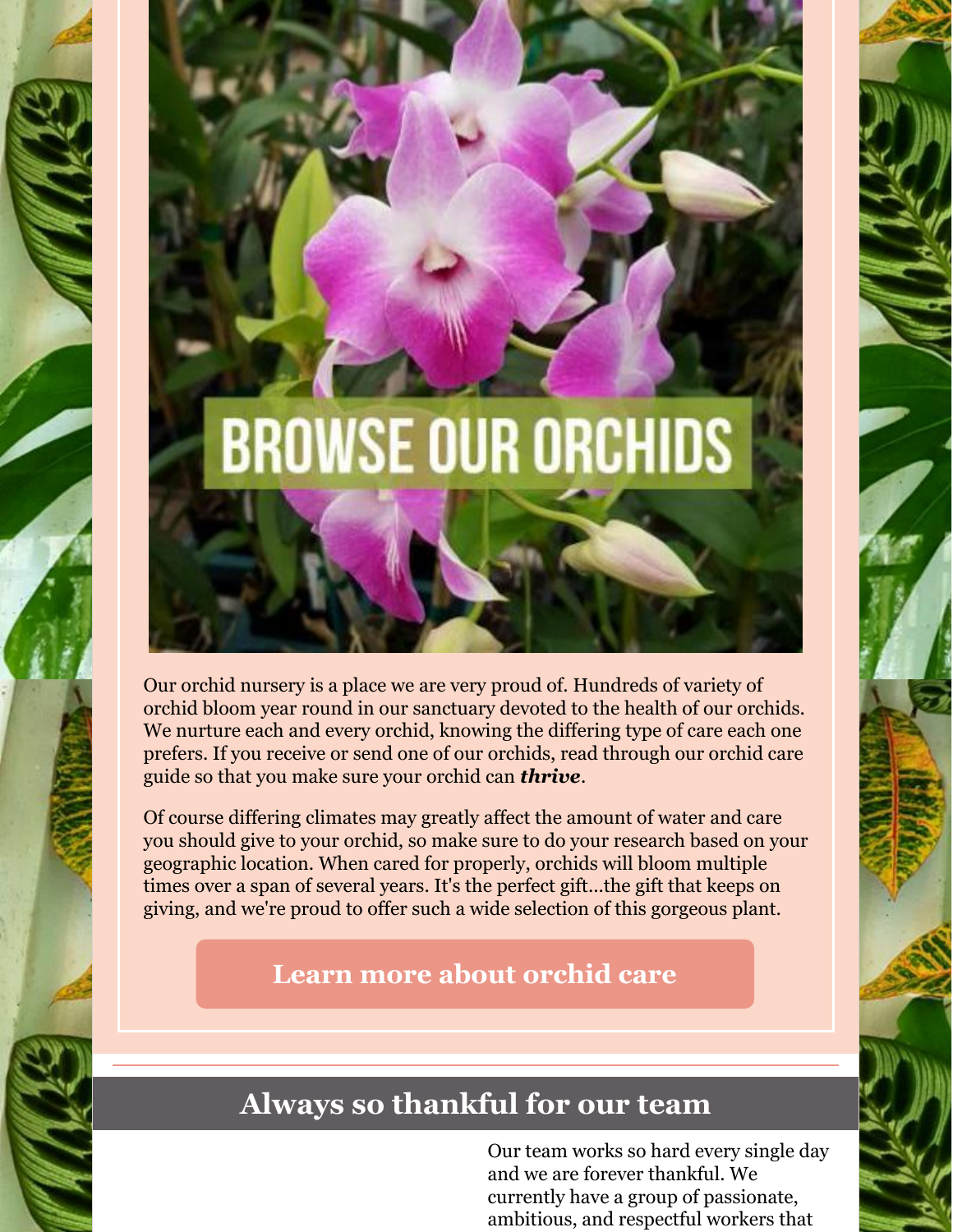

harvest, wash and box our flowers, but also do the really tedious tough work like sorting through thousands of old flower pots so that we can grow more of our favorite plants! We use our flower pots to help propagate more flowers as well as plant fruits and veggies for our own consumption. It's so uplifting to enjoy the fruits of our labor (literally). Ha!



### **What is Spring like in Maui?**



Spring in Maui is absolutely gorgeous. The rain and trade winds start to die down, making spring an ideal time to visit. Although this is typically the start of the "dry" season, flowers and jungles are lush and flourishing from the wet winter.

Also a time of respect, reflection, and rebirth, each spring the children of Hawaii string hundreds of flower lei and, on May Day (May 1), place them on the graves of soldiers at the National Memorial Cemetery of the Pacific (Punchbowl).

**Join us in celebrating this time through always respecting and admiring our Earth around us.**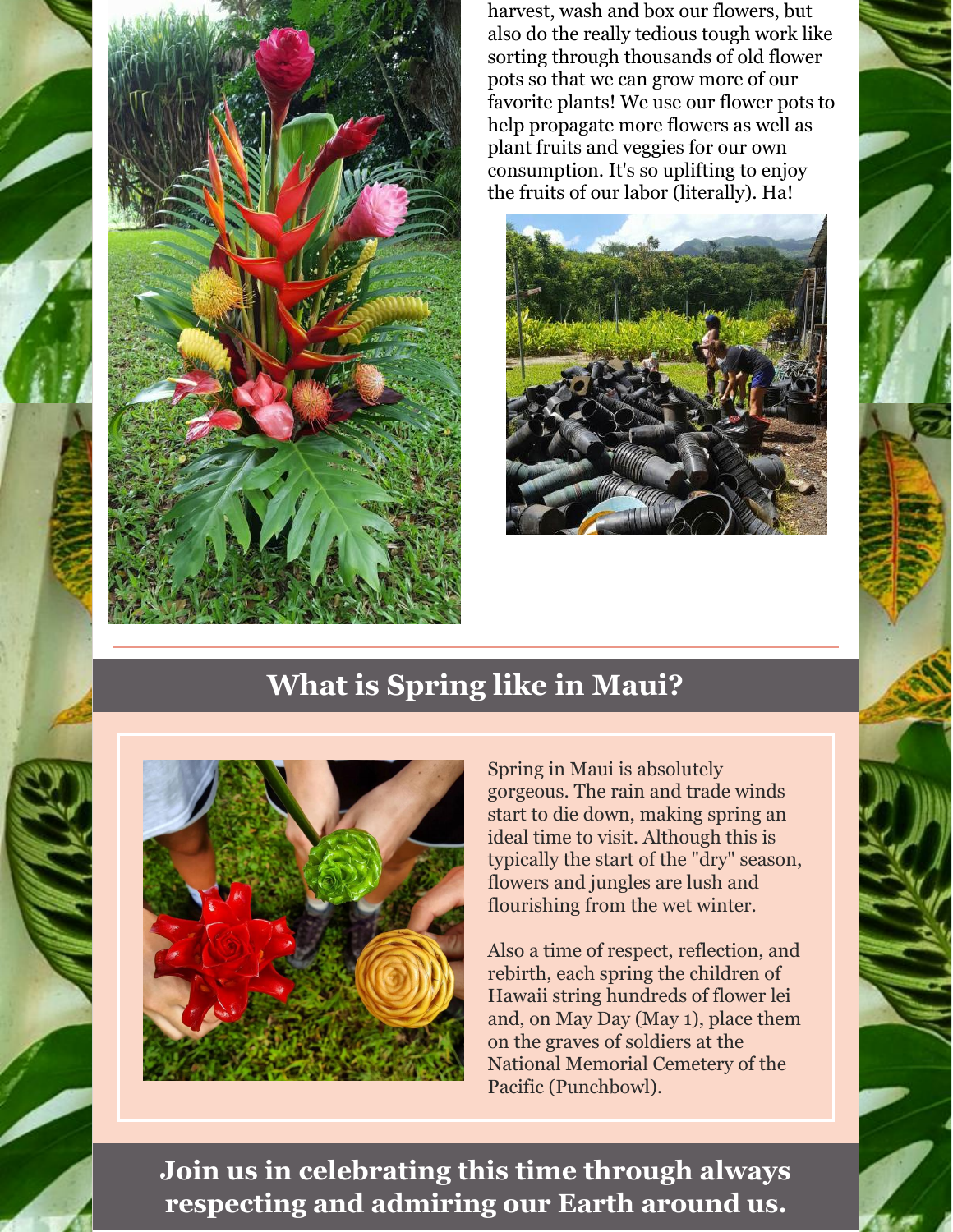## Grilled Chicken Pineapple Skewers...yum!

#### **Ingredients:**

- 1. 1 lemon, juiced
- 2. 1 lime, juiced
- 3. 1 tablespoon cider vinegar
- 4. salt & black pepper to taste
- 5. 3 skinless, boneless chicken breast halves
- 6. 6 pineapple rings
- 7. 2 tablespoons teriyaki sauce
- 8. 6 slices red onion
- 9. 6 Hawaiian bread rolls
- 10. 6 lettuce leaves rinsed & dried

#### **Directions:**

- 
- 1. Whisk together the lemon juice, lime juice, cider vinegar, salt and pepper in a large glass or ceramic bowl. Add the chicken and toss to evenly coat. Cover the bowl with plastic wrap, and marinate in the refrigerator for 1 hour.
- 2. Preheat an outdoor grill for medium-high heat, and lightly oil the grate.
- 3. Remove the chicken from the marinade, and shake off excess. Discard the remaining marinade. Grill the chicken for 5 to 7 minutes each side, or until juices run clear when chicken is pierced with a fork. Grill pineapple for 2 to 3 minutes per side, or until heated through and grill marks appear.
- 4. Spread 1 teaspoon teriyaki sauce on the bottom half of a toasted roll; next add a lettuce leaf, a piece of chicken, a pineapple round, and an onion slice. Replace the top and repeat with the remaining rolls.

Thank you to**[AllRecipes](https://www.allrecipes.com/recipe/217271/grilled-chicken-pineapple-sliders/?internalSource=staff pick&referringId=734&referringContentType=recipe hub)** for this fabulous recipe. Check out more of Hana Tropical's favorite recipes**[here.](http://hanatropicals.com/recipes/)**



4228 Hana Highway (808) [248-7533](https://www.google.com/search?q=hana+tropicals&oq=hana+tropicals&aqs=chrome.0.0j69i60l2j0l3.1520j0j1&sourceid=chrome&ie=UTF-8#)